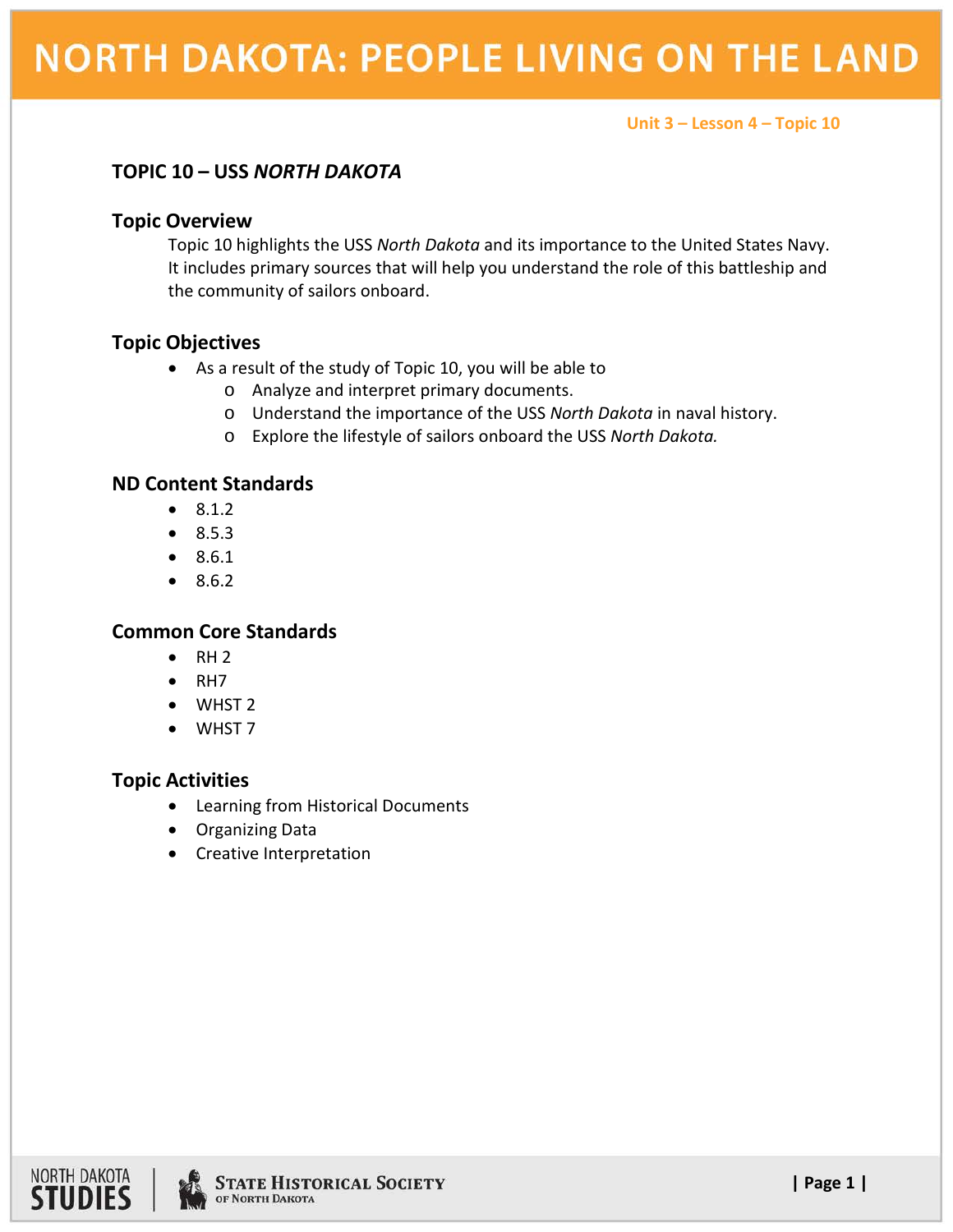# **NORTH DAKOTA: PEOPLE LIVING ON THE LAND**

#### **Unit 3 – Lesson 4 – Topic 10**

# **Learning from Historical Documents**

To access a photo/document/map, refer to the topic reading assignment or use the SEARCH feature to enter its name or number.

Analyzing the Evidence. Historians interpret facts to explain the importance of events in the past. If we analyze two events on the USS *North Dakota,* we can better understand their importance.

Spend some time thinking about one or both of the events listed below. Research. Then, discuss the events or write a paper in which you present more information and explanation for either event.

- Crossing the Line celebration. Why is this celebration so important that ships' crews have done this for centuries? What is the meaning of the costumed characters such as Davy Jones and King Neptune? (research terms might include Davy Jones, King Neptune, line-crossing ceremony)
- The fire in the ship's engine room on September 8, 1910. Three men died, and six men were honored as heroes. The USS *North Dakota* was disabled. Why was this event an important news story in 1910? Is it still important today? (for more information, read the *New York Times* articles on the USS *North Dakota's* fire **USS nd 1 001, 2 001, 3 001, 4 001, 5 001, 6 001.**



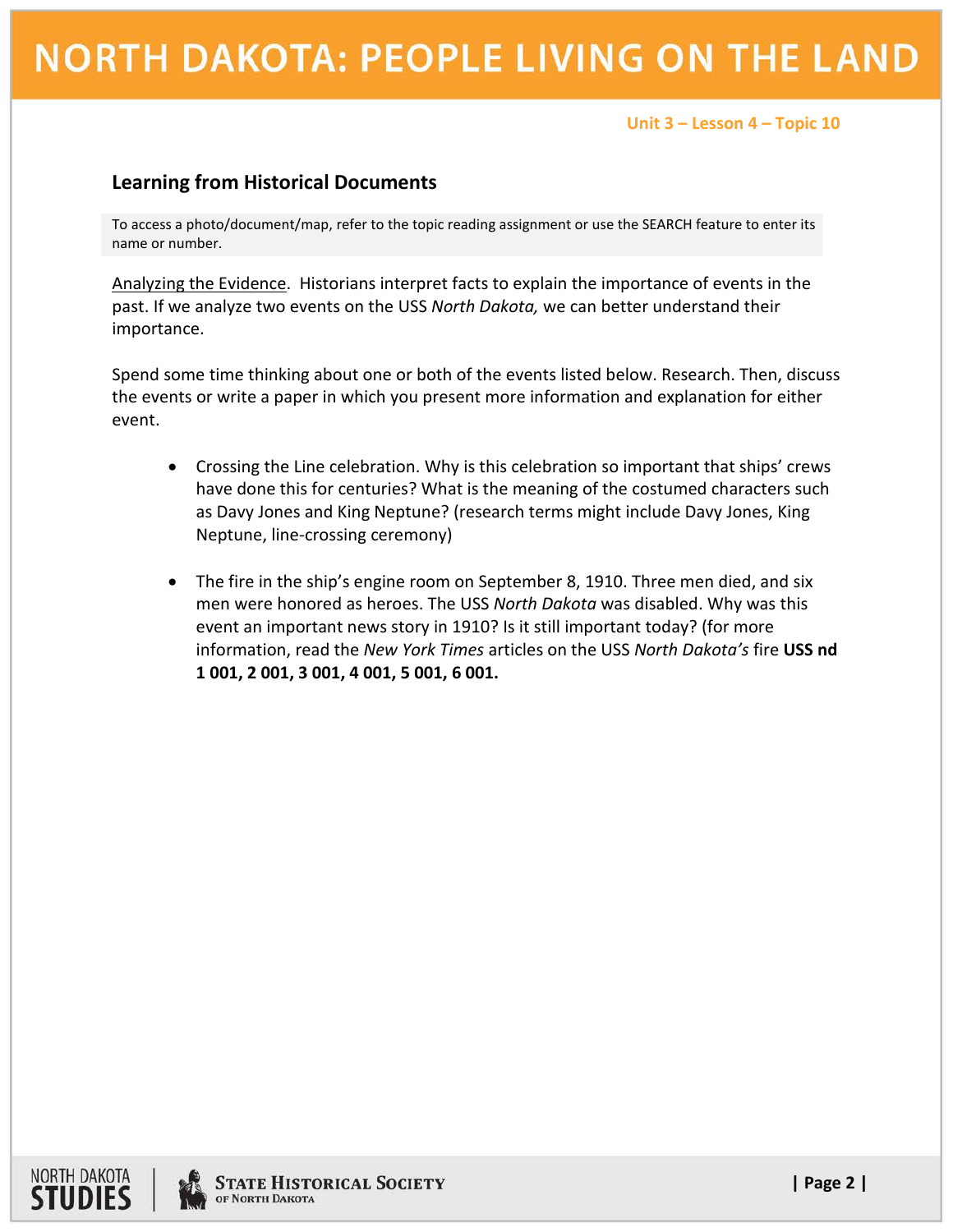#### **Unit 3 – Lesson 4 – Topic 10**

## **Organizing Data**

#### Analyzing Race and Rank

The men who lived and worked on the USS *North Dakota* were Anglo-American, African-American, and Filipino. The officers and many of the enlisted men were Anglo-American. Rank was an important divider among the ship's crew. Officers could not socialize with enlisted men, even though they often worked side by side. Race was also an important category in organizing the ship's work. The social order of the USS *North Dakota* in many ways reflected the way that race and social rank operated in the United States. In 1920, the American people were divided by race. People also believed that society was organized by wealth. People usually worked and socialized in their own class, even though it was possible for a white person to move through social ranks to the very top social class.

Look at the words or activities on the left and write each in the box under the appropriate category. "Integrated" means that officers mixed with enlisted men or that white men mixed with men of color. "Segregated" means that officers did not mix with enlisted men or that white men did not mix with men of color. Make your decisions based on what you have read about life aboard the USS *North Dakota*. Be prepared to defend your decisions with facts that you have found in your reading.

| Doctor<br>Cook         | Segregated | Integrated |
|------------------------|------------|------------|
| Cleaning the officers' |            |            |
| quarters               |            |            |
| <b>Butcher</b>         |            |            |
| Firing the guns        |            |            |
| Fighting fire          |            |            |
| Dances                 |            |            |
| Worship services       |            |            |
| Crossing the line      |            |            |
| party                  |            |            |
| School                 |            |            |
| Rowing                 |            |            |
| Baseball               |            |            |
| Gymnastics             |            |            |
|                        |            |            |



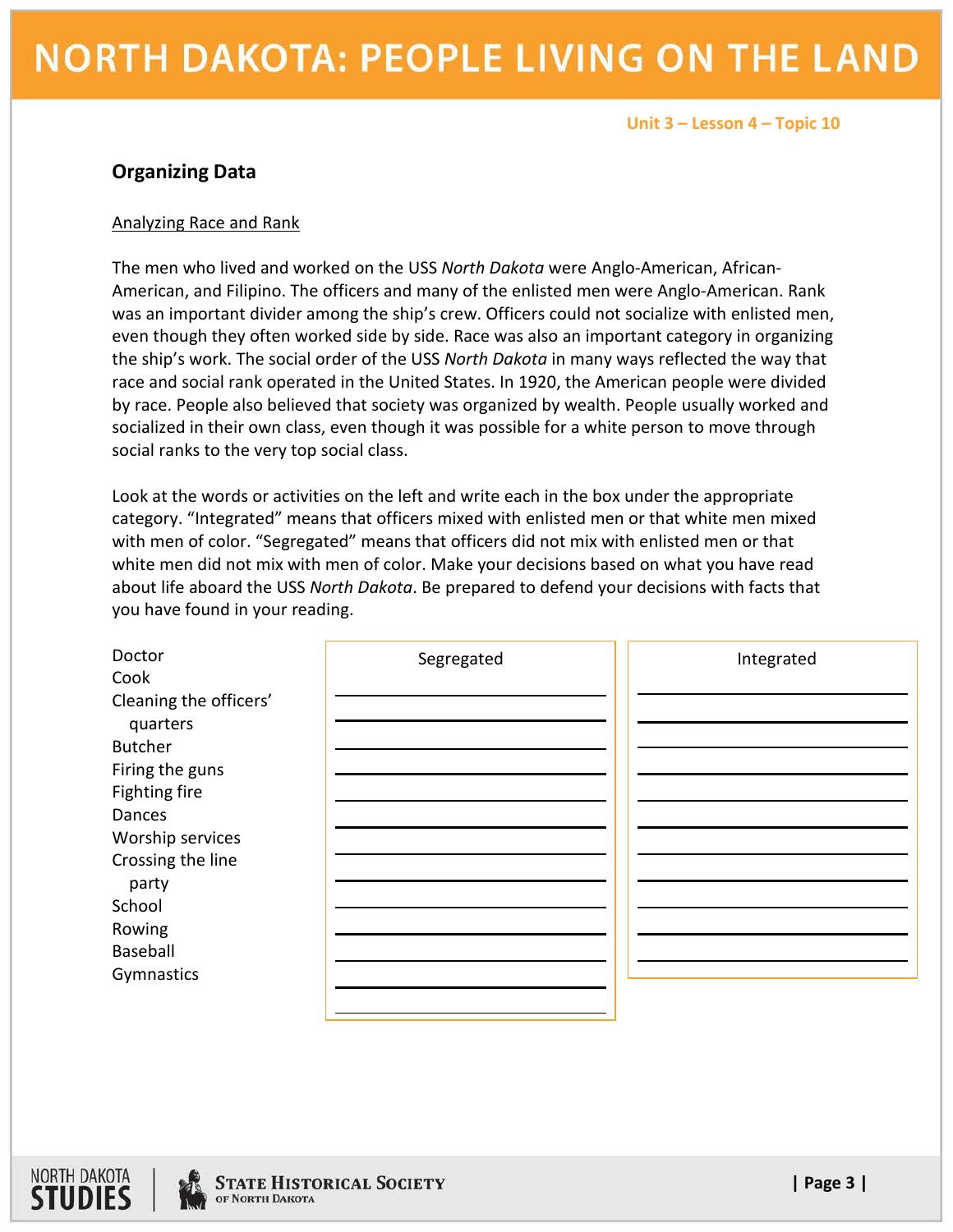# **NORTH DAKOTA: PEOPLE LIVING ON THE LAND**

#### **Unit 3 – Lesson 4 – Topic 10**

### **Creative Interpretation**

The USS *North Dakota* had a very good rating in gunnery practice. The ABG (All-Big-Gun) ships like the USS *North Dakota* improved on the record of the ships that fought in the Spanish American War (1898). Read about Gunnery Practice and choose the correct answer for the questions from the percentages offered. You may have to do the calculations to complete all the answers.

#### **3% 81.7% 60.518% 30%**

- 1. In gunnery practice for the month of January, 1915, the North Dakota averaged in gunnery practice.
- 2. Ships that fought the Spanish at the Battle of Manilla Bay in 1898 hit their targets an average of \_\_\_\_\_\_\_\_\_\_ of all shots fired.
- 3. The North Dakota's best record in gunnery competition was which was better than the score of the USS *Delaware*.
- 4. When the USS *North Dakota* was being built, the ship's designers and the naval officers in charge of the design believed that the All-Big-Gun ships would probably average \_\_\_\_\_\_\_\_\_\_\_\_\_ in target practice.

#### **Extension Activity**

Look at these symbols that represent gunnery shots fired from the USS *North Dakota* in practice. Squares are hits; circles are misses. In the blank to the left of the images, write in the number (from the percentages above) that this image represents.